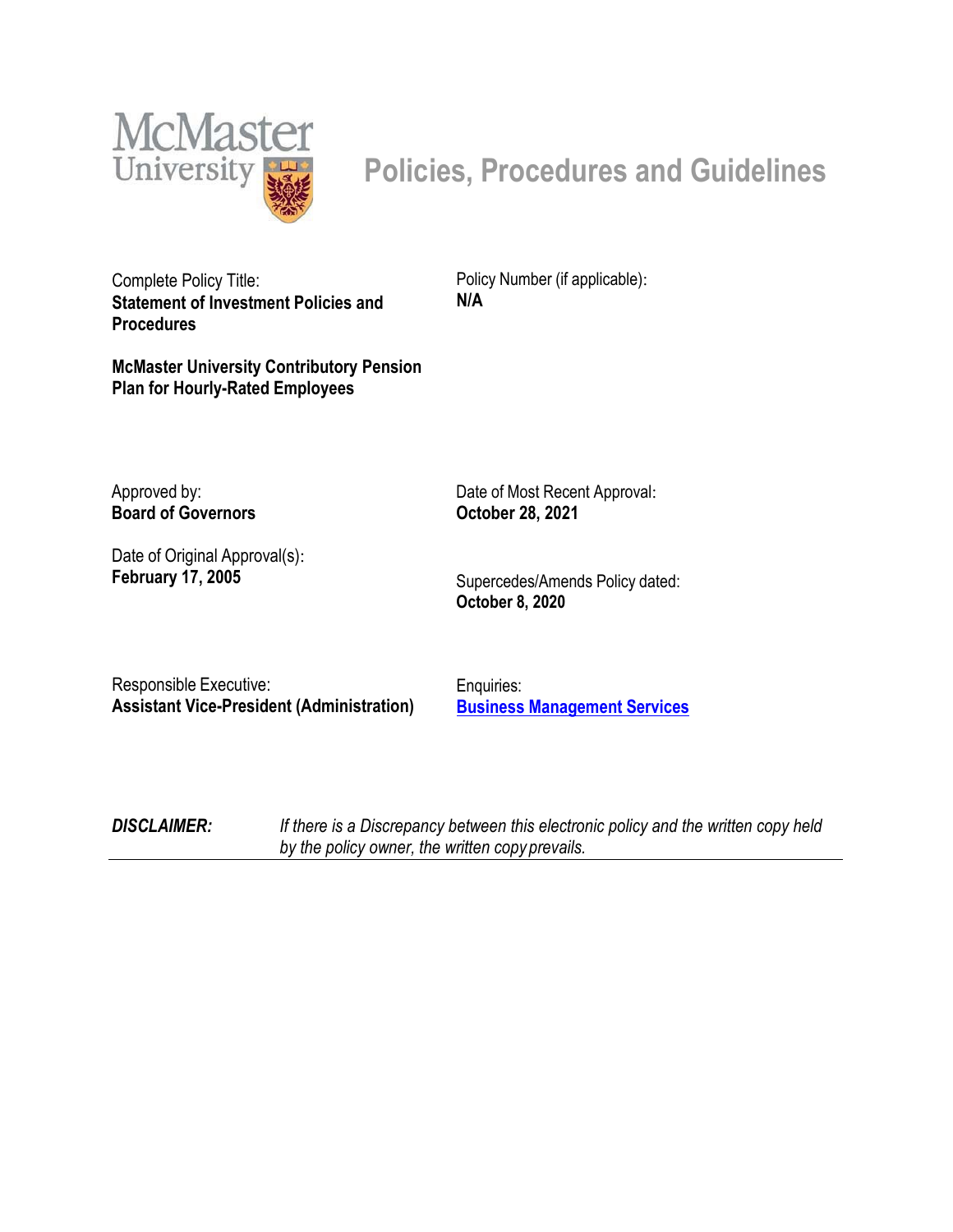#### **Contents**

| 1.1  |  |  |  |  |  |
|------|--|--|--|--|--|
| 1.2  |  |  |  |  |  |
| 1.3  |  |  |  |  |  |
| 1.4  |  |  |  |  |  |
| 1.5  |  |  |  |  |  |
| 1.6  |  |  |  |  |  |
|      |  |  |  |  |  |
| 2.1  |  |  |  |  |  |
| 2.2  |  |  |  |  |  |
| 2.3  |  |  |  |  |  |
| 2.4  |  |  |  |  |  |
|      |  |  |  |  |  |
| 3.1  |  |  |  |  |  |
| 3.2  |  |  |  |  |  |
| 3.3  |  |  |  |  |  |
| 3.4  |  |  |  |  |  |
| 3.5  |  |  |  |  |  |
| 3.6  |  |  |  |  |  |
| 3.7  |  |  |  |  |  |
| 3.8  |  |  |  |  |  |
| 3.9  |  |  |  |  |  |
| 3.10 |  |  |  |  |  |
|      |  |  |  |  |  |
|      |  |  |  |  |  |
|      |  |  |  |  |  |
| 4.1  |  |  |  |  |  |
| 4.2  |  |  |  |  |  |
| 4.3  |  |  |  |  |  |
|      |  |  |  |  |  |
| 5.1  |  |  |  |  |  |
|      |  |  |  |  |  |
| 5.3  |  |  |  |  |  |
|      |  |  |  |  |  |
|      |  |  |  |  |  |
| 5.6  |  |  |  |  |  |
| 5.7  |  |  |  |  |  |
| 5.8  |  |  |  |  |  |
|      |  |  |  |  |  |
|      |  |  |  |  |  |
|      |  |  |  |  |  |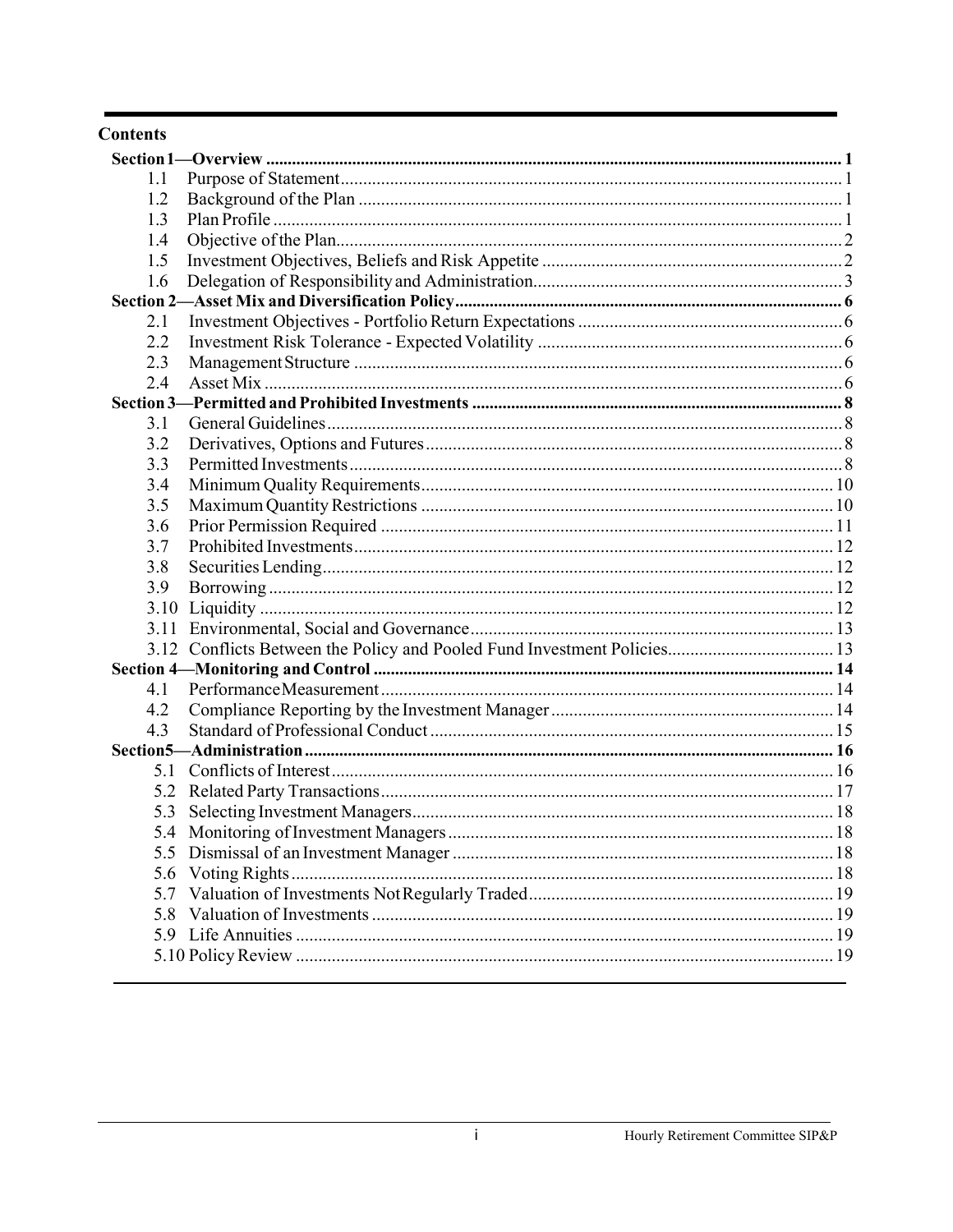# <span id="page-2-0"></span>**Section 1—Overview**

### <span id="page-2-1"></span>**1.1 Purpose of Statement**

This Statement of Investment Policies and Procedures (the 'Policy'*)* is intended to set out the investment framework which shall apply at all times for the Contributory Pension Plan for Hourly-Rated Employees of McMaster University Including McMaster Divinity College (the 'Plan').

This Policy is based on the 'prudent person portfolio approach' to ensure the prudent investment and administration of the assets of the Plan (the 'Fund') within the parameters set out in the Pension Benefits Act (Ontario) and the regulations thereunder.

### <span id="page-2-2"></span>**1.2 Background of the Plan**

McMaster University was established in 1887 by the bequest of William McMaster and is a university incorporated under the laws of the Province of Ontario, which provides operating grants annually to the University.

The University sponsors the Plan, which is a defined benefit pension plan into which its contributions and the employees' contributions are deposited. These contributions are made biweekly and are remitted before the end of the following month to the Plan's trustee.

As directed by the McMaster University Hourly Pension Plan Retirement Committee (the 'Committee'), the University contracts with third parties to provide trustee, custodial, investment management, actuarial, and consulting services.

Retiree benefits are paid from the Plan. Also paid from the Plan are termination and death benefits, trustees' fees, audit fees, actuaries' fees, investment management fees, consultants' fees, filing fees and other related costs as approved by the Committee.

#### <span id="page-2-3"></span>**1.3 Plan Profile**

#### **(a) Contributions**

The Plan is contributory. Each Plan member is required to contribute in accordance with the Plan Text and limited by specified maximums, as applicable.

The University will pay the balance required to provide the cost of benefits. The minimum University contribution each year is an amount equal to the contributions made by the Plan members during the year.

#### **(b) Benefits**

For service prior to January 1, 1986, the amount of annual pension will be the pension earned to December 31, 1985 increased in accordance with periodic amendments thereafter.

For service after December 31, 1985, the amount of annual pension payable to a Plan m ember will be:

- (i) 1.4% of Best Average Earnings up to the Average Year's Maximum Pensionable Earnings times years of Credited Service, plus
- (ii) 2.0% of Best Average Earnings in excess of the Average Year's Maximum Pensionable Earnings times years of Credited Service.

The amount by which twice the Plan member's required contributions with interest exceed the commuted value of the Member's benefit shall be paid to the Plan member. Pensionsin payment afterJanuary 1, 2003, will be increased by the excess over 6% of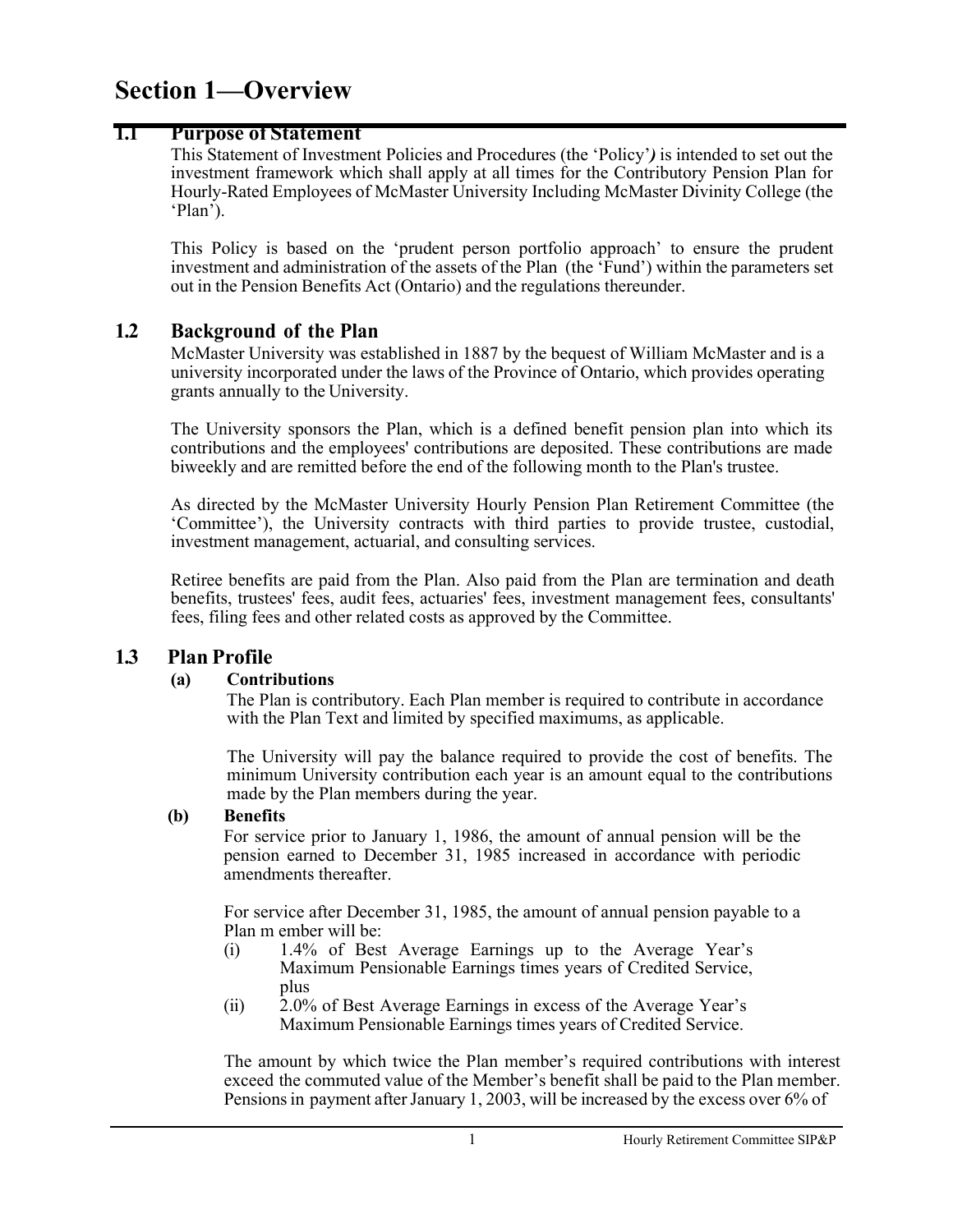the 5 year average return on the Fund, subject to a maximum increase equal to the change in the CPI for the previous Plan year.

## <span id="page-3-0"></span>**1.4 Objective of thePlan**

The objective of the Plan is to provide participants with defined pension benefits based on a Best Average Earnings and with potential indexation of retirement benefits, as defined in the Plan Text. It is important to set up an appropriately diversified asset mix in order to ensure continued prudent and effective management of the Fund.

# <span id="page-3-1"></span>**1.5 Investment Objectives, Beliefs and RiskAppetite**

## *Funding Objectives*

The Plans' funding objectives are to:

- **(a)** Manage the volatility and level of contributions;
- **(b)** Maintain benefit security, and
- **(c)** Reduce the likelihood of special solvency payments and target to maintain the solvency funded ratio above 85% at all future actuarial valuation dates.

### *Investment Objectives*

The investment objective of the Plans' investments is to earn a return sufficient to keep the Plan sustainable over the long term, while keeping benefit levels and contribution rates stable. This requires an appropriate balance between risk and return.

## *Risk Appetite*

Based on the characteristics of the Plan, the Committee has determined that the Plan has a low risk appetite as a function of University's Enterprise Risk Management (ERM) framework, however the Plan have a medium risk appetite as a function of invested assets for investment risk, as demonstrated by the approved asset classes, investment targets and limits within this policy.

Note: The University's ERM categorizes level of risk as a function of the annual available expendable resources (AER), with high, medium, and low risk appetite defined as 10%, 5%, and 2% respectfully of that balance. The Plans asset value is significantly lower than AER and therefore the Plans risk exposure using plan assets as the basis is medium.

#### *Investment Beliefs*

The Hourly Pension Committee ("Committee") has, from time to time, reviewed and confirmed its investment beliefs which take into consideration the types of investments and associated risks that are aligned with investment objectives and risk appetite.

The Committee recognizes that, based on historical data and on forecasted returns, the asset classes most likely to produce the greatest return in excess of inflation over time are also likely to exhibit the most volatility. Conversely, the asset classes likely to be the least volatile are likely to produce the lowest returns over time. The investment philosophies and strategies must take into account both return and riskobjectives.

Therefore, it is reasonable to adopt a long-term asset mix strategy with an appropriate equity content that is well diversified.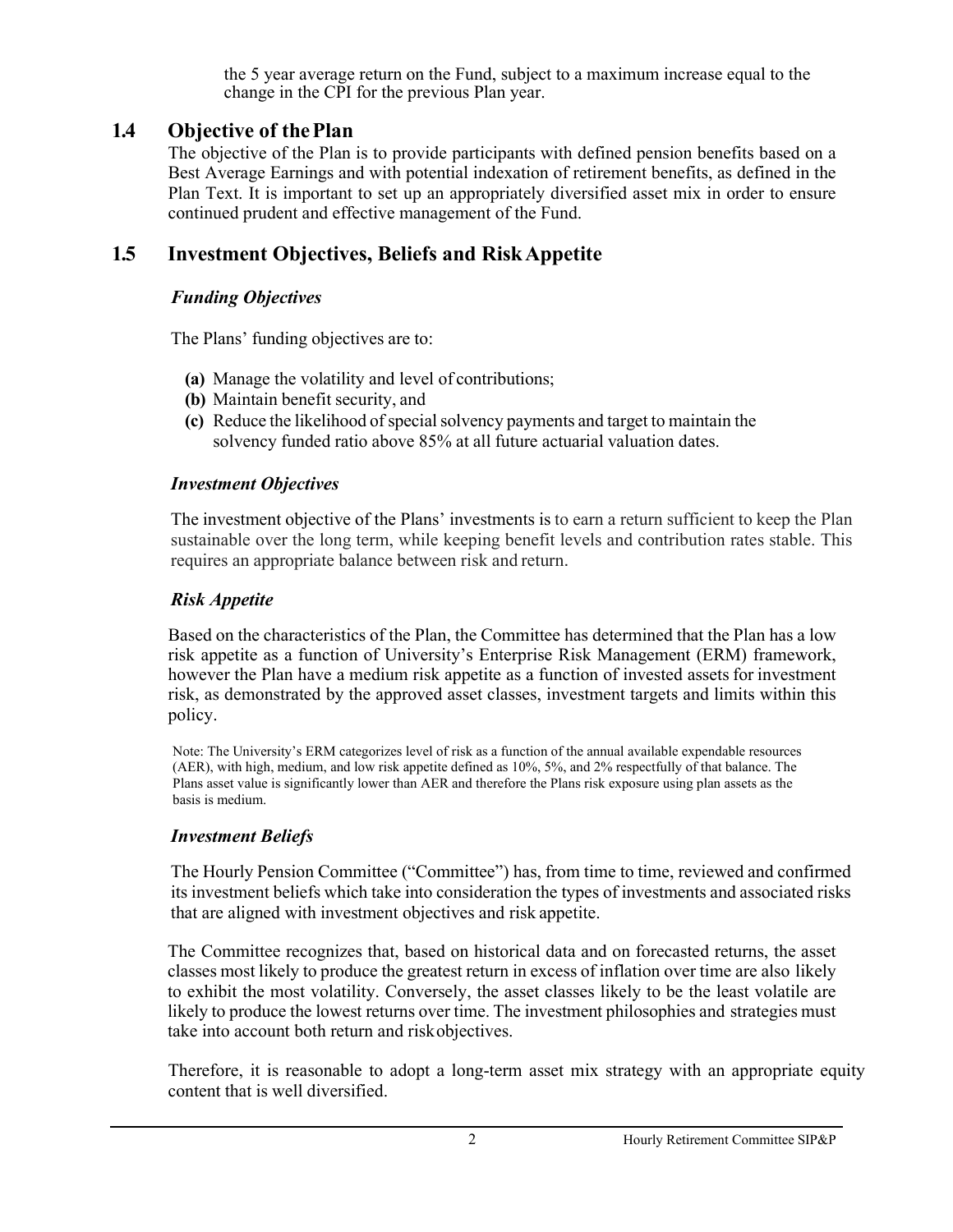# <span id="page-4-0"></span>**1.6 Delegation of Responsibility andAdministration**

The University is the legal administrator of the Plan and is therefore responsible for all matters relating to the administration, interpretation and application of the Plan, including developing, monitoring and amending this Policy. The Committee assists the University with the administration of the Plan.

Overall responsibility for the Plan ultimately rests with the Board of Governors of the University. The Committee assists the Board in fulfilling its fiduciary responsibilities. As well, other suppliers assist the University as described below.

### **(a) The Board of Governorswill:**

- (i) Determine the level of the University's contribution to the Plan on the recommendation of the Planning and Resources Committee and in accordance with the guidelines set out in the Hourly Pension Plan text;
- (ii) Consider items endorsed by the Planning and Resources Committee and approve where appropriate;
- (iii) Be responsible for the delegation of any responsibilities not specifically mentioned.

### **(b) The Planning and Resources Committee of the Board of Governors will:**

- (i) Consider recommendations by the Committee concerning the level of the University's contribution to the plan and endorse those recommendations to the Board of Governors where appropriate;
- (ii) Consider items brought forward by the Committee for approval and endorse recommendations to the Board of Governors where appropriate.

#### **(c) The Committee will**:

- (i) Approve and make recommendations where necessary to the Planning and Resources Committee regarding changes to the Investment Manager(s), Custodian/Trustee, and Investment Consultant;
- (ii) Monitor and review performance of the Investment Manager(s) on a qualitative and quantitative basis atleast semi-annually;
- (iii) Review the Fund's performance on a quarterly basis, and approve situations of deviations or proposed deviation by the Fund Manager from the Policy to the Planning and Resources Committee;
- (iv) Discuss and promote awareness and understanding of the Plan by Members of the Plan and persons receiving benefits under the Plan;
- (v) Review the Statement of Investment Policy and Procedures (the "Policy") at least annually, make changes, and endorse to the Planning and Resources Committee for approval as required;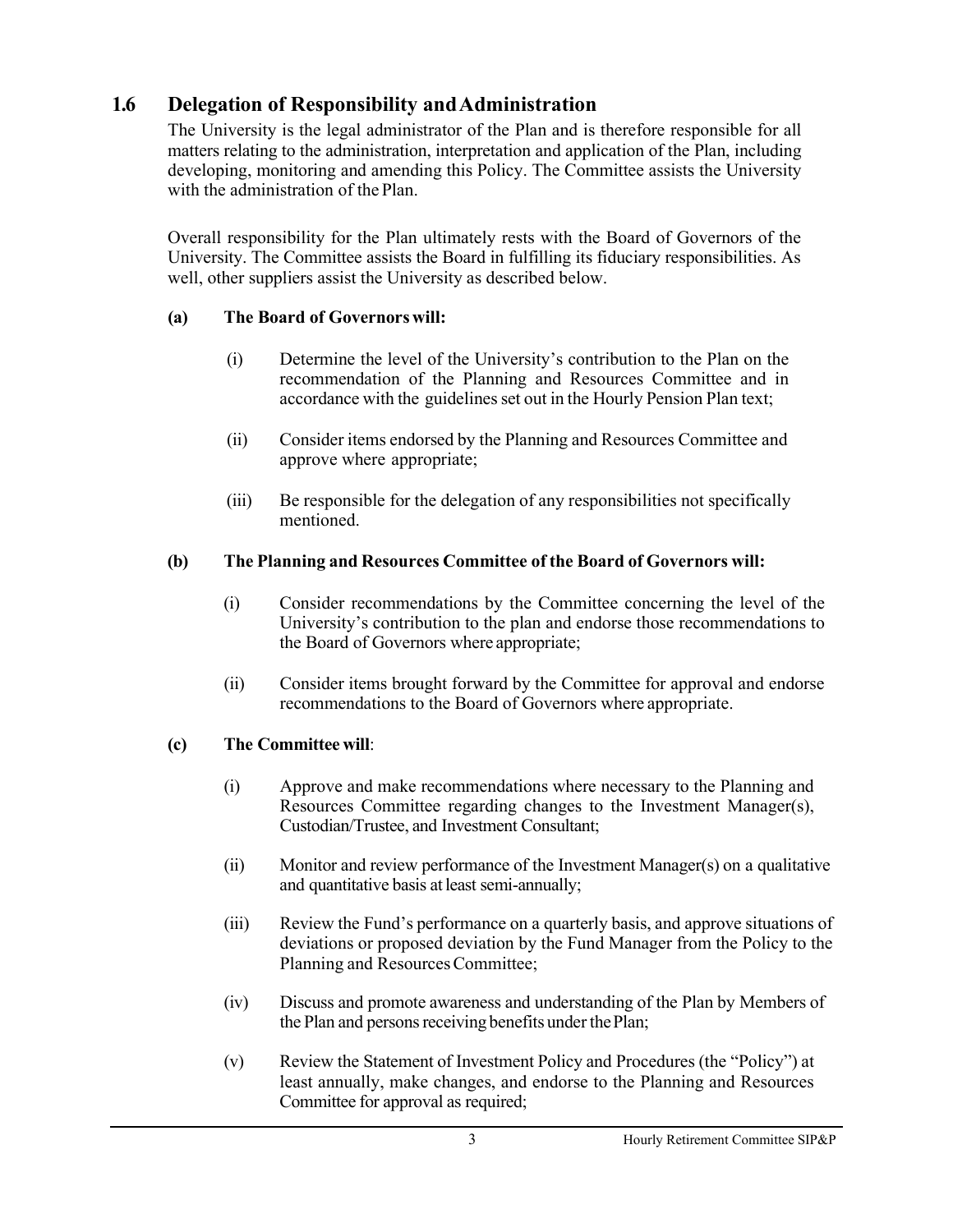- (vi) Review the actuarial valuation, changesin methods and assumptions and its impact upon the Plan, and endorse to the Planning and Resources Committee for approval;
- (vii) Review the financial statements and endorse to the Planning and Resources Committee for approval;
- (viii) Approve and recommend to the Planning and Resources Committee proposedchanges to the Plantext;
- (ix) Consider other matters as may be referred to the Committee by the participating unions, Planning and Resources Committee or the Board of Governors;

#### **(d) The Investment Manager(s) will:**

- (i) Invest the assets of the Fund in accordance with this Policy and applicablelegislation;
- (ii) Notify the Committee, in writing, of any significant changes in the Investment Manager's philosophies and policies, personnel or organization and procedures;
- (iii) Meet with the Committee as required and provide written reports regarding their past performance, their future strategies and other issues requested by the Committee; and
- (iv) Provide semi- annual compliance reports that confirms that the Manager has complied with the Policy or identifies areas of non-compliance.

#### **(e) The Custodian/Trustee will:**

- (i) Maintain safe custody over the assets of thePlan;
- (ii) Execute the instructions of the University and the Investment Manager(s); and,
- (iii) Record income and provide monthly financial statementsto the University as required.

#### **(f) The Actuary will:**

- (i) Perform actuarial valuations of the Plan asrequired;
- (ii) Advise the Committee on any matters relating to the Plan design, membership and contributions;
- (iii) File appropriate documents and reports with relevant authorities; and
- (iv) Assist the Committee in any other wayrequired.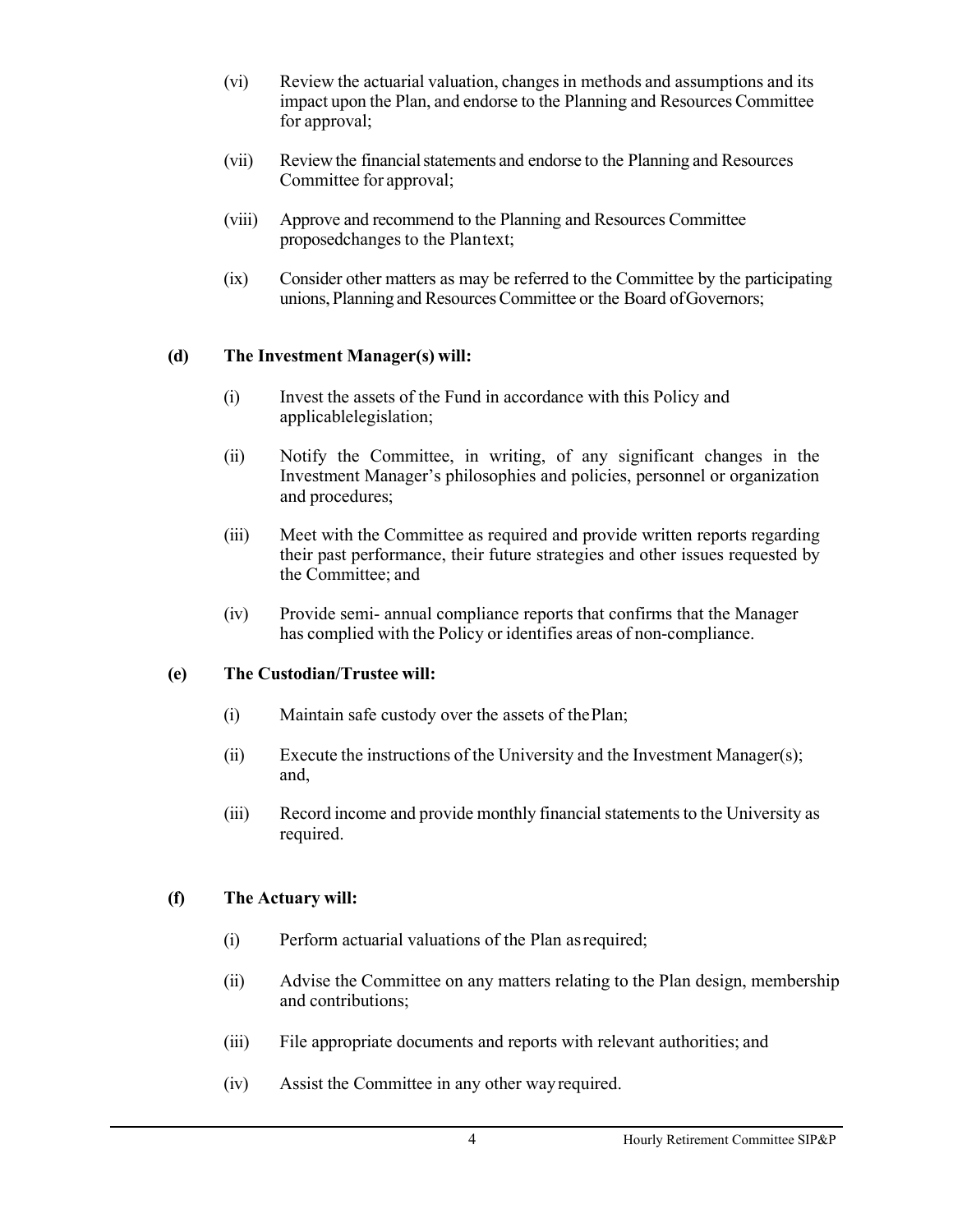#### **(g) The Investment Consultant will:**

- (i) Assist in the development and implementation of this Policy;
- (ii) Monitor the performance of the Fund and the Investment Managers and advise the Committee on such performance;
- (iii) Monitor the Investment Managers' compliance reports;
- (iv) Support the Committee on matters relating to investment management and administration of the Fund; and,
- (v) Meet with the Committee as required.

#### **(h) University Management will:**

- (i) Comment and make recommendations to the Planning and Resources Committee on the appointment of the Actuary;
- (ii) Ensure the plan's administration complies with all applicable legislation and regulations;
- (iii) Make recommendations to the parties to the collective agreements regarding amendments to the plantext;
- (iv) Perform any duties or obligations not noted above and as described in Article 13 – *Administration of the Plan* of the Plan text.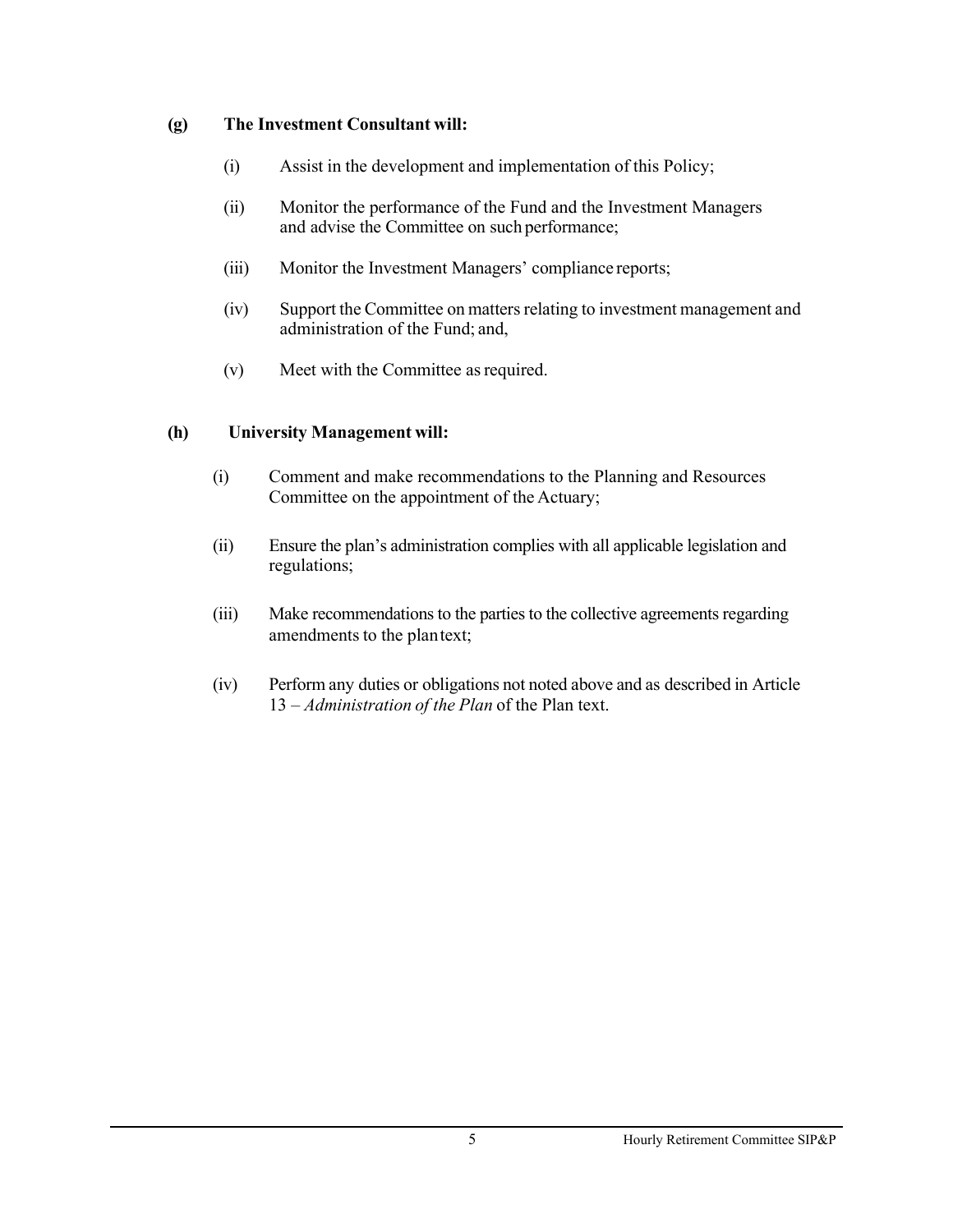# <span id="page-7-0"></span>**Section 2—Asset Mix and Diversification Policy**

## <span id="page-7-1"></span>**2.1 Investment Objectives - Portfolio ReturnExpectations**

The Fund will be managed on a going-concern basis. The primary objective is to ensure that the benefits defined in the Plan can be paid.

The secondary performance objective is to outperform a benchmark portfolio constructed from rates of return (including income) of the Standard & Poor's Toronto Stock Exchange Composite Index (S&P/TSX Composite Index), the Standard & Poor's 500 Index (S&P 500 Index), the Morgan Stanley Capital International Europe, Australasia and Far East Index (MSCI EAFE Index), FTSE Canada Long Bond Index and the FTSE Canada Universe Bond Index over rolling four-year time periods.

## <span id="page-7-2"></span>**2.2 Investment Risk Tolerance - ExpectedVolatility**

The expected volatility of investment returns for the Fund is directly related to the asset mix strategy; specifically, the balance between Canadian equities, foreign equities and Canadian bonds. Volatility is inherent in investing and will be managed according to the minimum and maximum asset mix ranges as outlined in Section 2.4. It is expected that the volatility of Fund returns should be similar to the volatility of the Total Combined Fund Benchmark Portfolio set out in Section 4.1.

The Committee will monitor the volatility of the fund and underlying manager(s).

### <span id="page-7-3"></span>**2.3 Management Structure**

The Committee believes that an Investment Manager with an active mandate can reduce portfolio risk below market risk and potentially add value both through security selection and asset allocation strategies.

## <span id="page-7-4"></span>**2.4 Asset Mix**

#### **(a) Overall Asset Mix**

The benchmark portfolio is representative of the long-term asset mix policy for the Fund as set out by the Committee. The Total Fund benchmark portfolio and asset mix guidelines (by market value) are set outbelow:

| <b>Assets</b>                  | Minimum %        | Benchmark %    | Maximum% |
|--------------------------------|------------------|----------------|----------|
| Canadian equities              | 10               | 20             | 30       |
| U.S. equities                  | 8                | 18             | 28       |
| Non-North American<br>equities | 7                | <u>17</u>      | 27       |
| Total equities                 | 35               | <u>55</u>      | 70       |
| Universe Bonds                 | 10               | 20             | 30       |
| Long Bonds                     | 15               | 25             | 35       |
| Cash & Short-Term              | $\boldsymbol{0}$ | $\overline{0}$ | 10       |
| <b>Total Fixed Income</b>      | 30               | $\frac{45}{5}$ | 65       |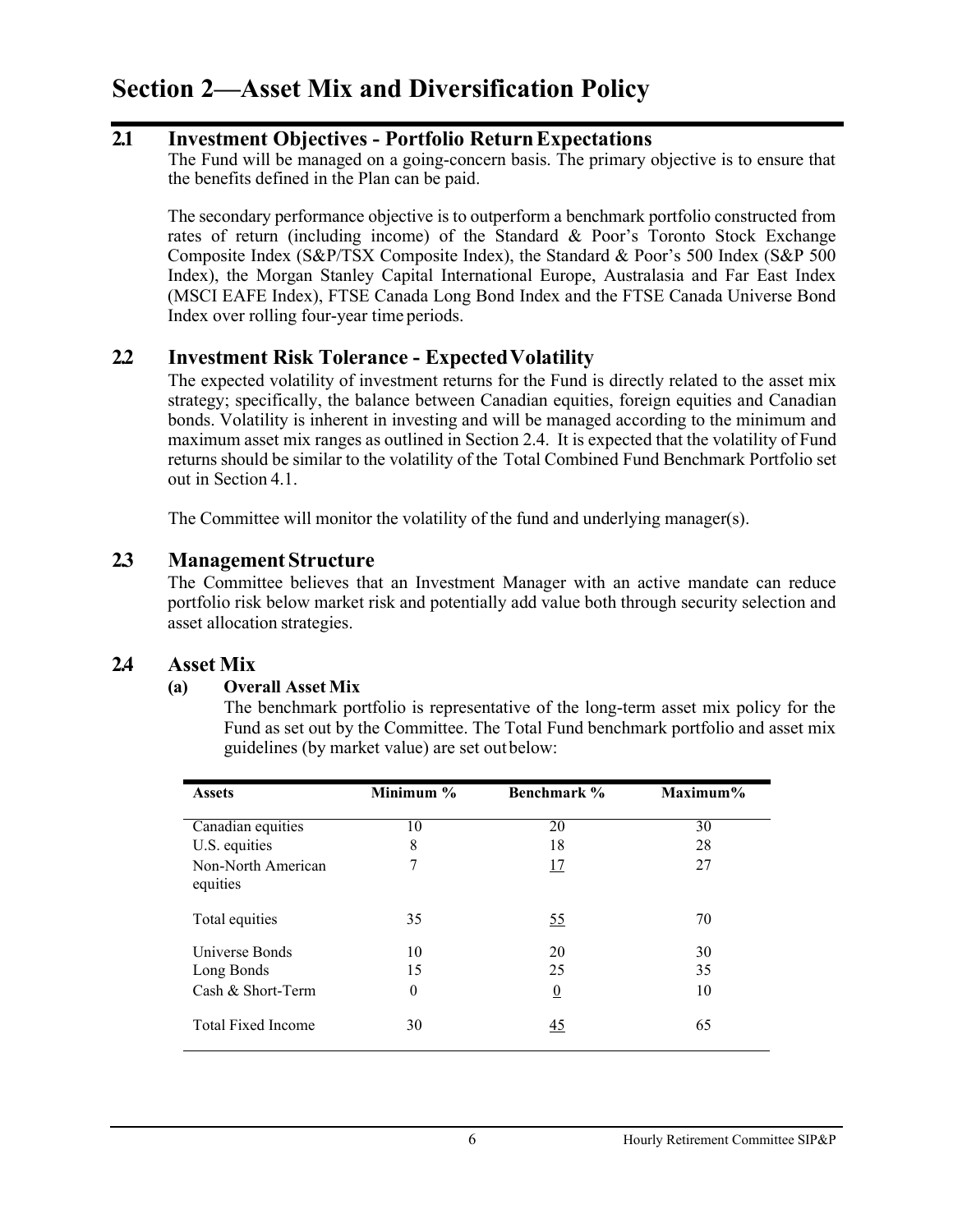The actual asset mix at any time may deviate from the Benchmark indicated above. The manager shall monitor and adjust the asset mix to ensure that the actual asset mix stays within the ranges as indicated by the minimums and maximums specified.

The Investment Manager shall comply with restrictions imposed by federal or provincial legislation and regulations*.*

#### **(b) Categorization per Pension Benefits Act**

The target mix for each category listed in subsection 76(12) of the Regulations to the Pension Benefit Act (Ontario) is asfollows:

| <b>Investment Category</b>                                                  | <b>Target Allocation</b> |
|-----------------------------------------------------------------------------|--------------------------|
| Insured contracts                                                           | 0.0%                     |
| Mutual or pooled funds or segregated funds                                  | 0.0%                     |
| Demand deposits and cash on hand                                            | 0.0%                     |
| Short-term notes and treasury bills                                         | 0.0%                     |
| deposits and guaranteed<br>Term<br>investment<br>certificates               | $0.0\%$                  |
| Mortgage loans                                                              | 0.0%                     |
| Real estate                                                                 | 0.0%                     |
| Real estate debentures                                                      | 0.0%                     |
| Resource properties                                                         | 0.0%                     |
| Venture capital                                                             | 0.0%                     |
| Corporations referred to in subsection 11(2) of<br>Schedule III of the PBSR | 0.0%                     |
| <b>Employer issued securities</b>                                           | 0.0%                     |
| Canadian stocks                                                             | 20.0%                    |
| Non-Canadian stocks                                                         | 35.0%                    |
| Canadian bonds and debentures                                               | 45.0%                    |
| Non-Canadian bonds and debentures                                           | 0.0%                     |
| Other investments                                                           | 0.0%                     |

The minimum rating for the target investment allocation of Canadian fixed income securities is BBB (or equivalent), as rated by at least one Recognized Bond Rating Agency as defined in section 3.4 (b). Notwithstanding this target, actual quality requirements and permitted ranges shall be determined by the Investment Manager(s) responsible for implementation of the strategy.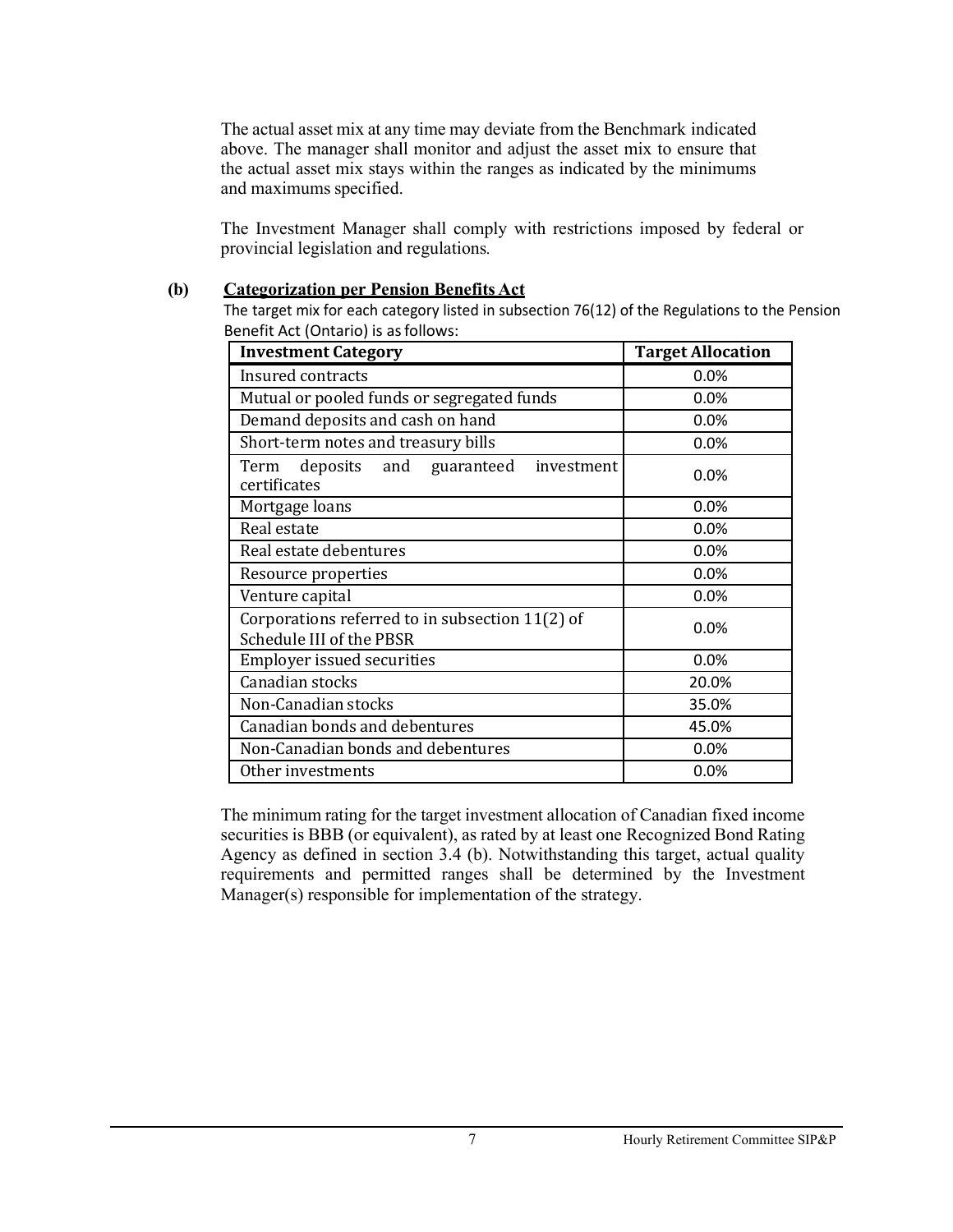# <span id="page-9-0"></span>**Section 3—Permitted and Prohibited Investments**

# <span id="page-9-1"></span>**3.1 GeneralGuidelines**

The investments of the Fund must comply with the requirements and restrictions imposed by the applicable legislation, including but not limited to the requirements of the Ontario Pension Benefits Act, the federal Income Tax Act (Canada) and any relevant regulations.

# <span id="page-9-2"></span>**3.2 Derivatives, Options and Futures**

The pooled funds may utilize derivatives, options or futures if their policies permit. The derivatives instruments allowable under the Policy may be used only when they are regularly traded upon a recognized marketplace. Any investment in derivative securities shall be solely for non-speculative and non-leveraged purposes.

## <span id="page-9-3"></span>**3.3 Permitted Investments**

In general, and subject to the restrictions noted below, the Fund may invest in any of the asset classes and in any of the instruments listed below.

#### (a) **Canadian and ForeignEquities**

- (i) Common and convertible preferred stock listed on arecognized exchange;
- (ii) Debentures convertible into common or convertible preferred stock;
- (iii) Rights, warrants and special warrants for common or convertible preferred stock;
- (iv) Instalmentreceipts and American and Global DepositoryReceipts; and,
- (v) Private placements of equities, where the security will be eligible for trading on a recognized exchange within a reasonable and defined time frame and subject to Section 3.4;and,
- (vi) Canadian income trusts which provide provincially-legislated limited liability protection to the unitholders.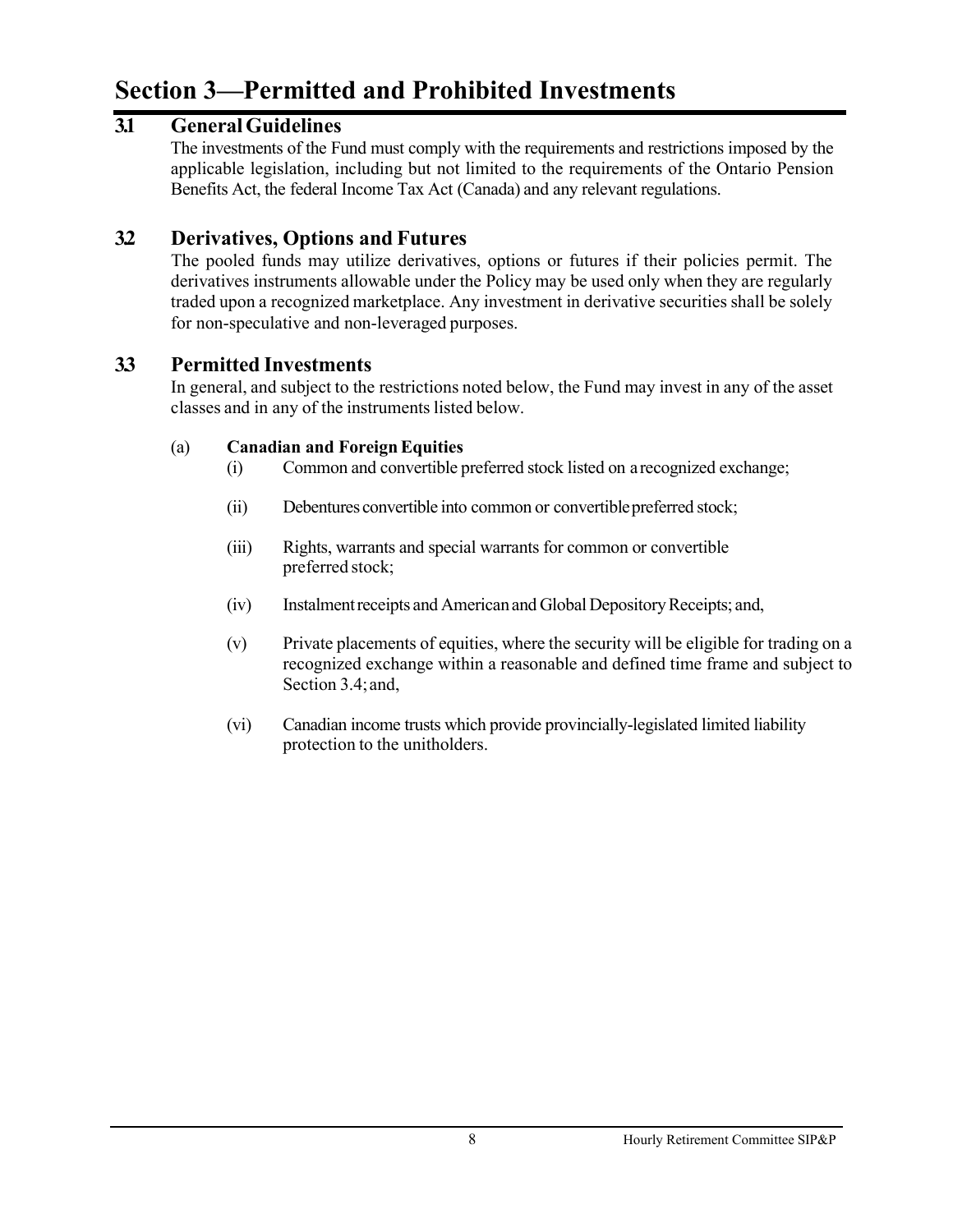#### (b) **Bonds**

- (i) Bonds, debentures, notes, non-convertible preferred stock and other evidence of indebtedness of Canadian and non-Canadian issuers whether denominated and payable in Canadian dollars or a foreign currency;
- (ii) Mortgage-backed securities, guaranteed under the National Housing Act;
- (iii) Term deposits and guaranteed investmentcertificates; and,
- $(iv)$  Private placements of bonds and asset backed securities subject to Section 3.4.

#### (c) **Cash and Short Term Investments**

- (i) Cash on hand and demanddeposits;
- (ii) Treasury bills issued by the federal and provincial governments and their agencies;
- (iii) Obligations of trust companies and Canadian and foreign banks chartered to operate in Canada, including bankers' acceptances;
- (iv) Commercial paper and term deposits; and,
- $(v)$  Deposit accounts of the custodian can be used to invest surplus cash holdings

#### (d) **Derivative Instruments**

The use of derivative instruments which would be contracted on a leveraged basis is prohibited.

The following uses of non-leveraged derivative instruments for defensive purposes are permitted:

- (i) Puts, calls, options, option contracts and futures or options on future contracts on securities that are permissible investments in accordance with this Statement;
- (ii) The Investment Manager of an index portfolio may utilize fully backed, i.e. non-leveraged, derivative strategies designed to replicate the performance of specific market indices; and,

#### (e) **Other Investments**

Following appropriate consultation with and approval by the Committee, investment may be made in:

- (i) Futures and options;
- (ii) Pooled or mutual funds holding otherwise eligible investments, including any fund sponsored by the Investment Manager for the client's benefit;
- (iii) Foreign investments other than U.S. and international equities as provided for above;
- (iv) Real estate;
- (v) Mortgages, including index-linked mortgages; and,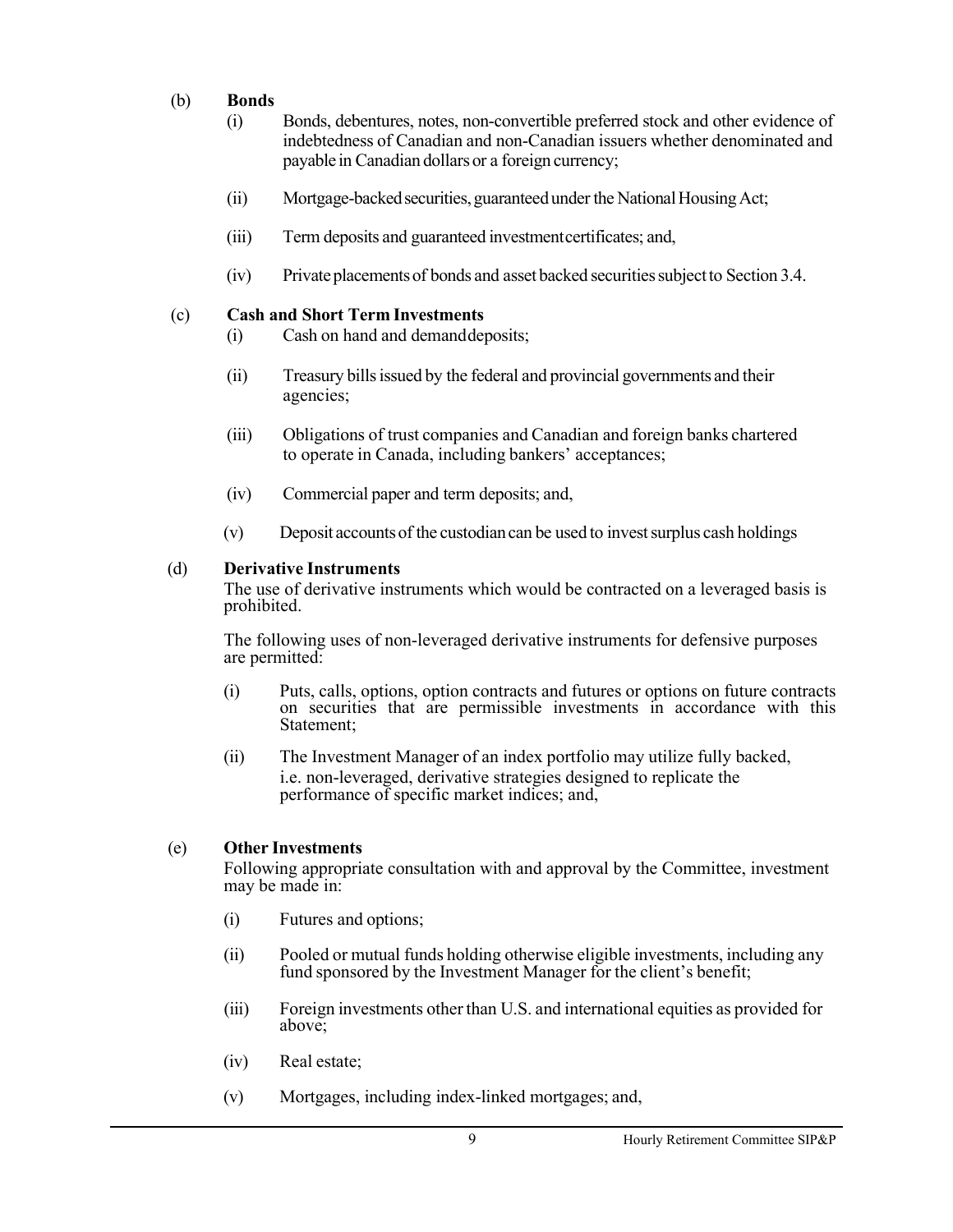(vi) Index-linked annuities.

Such approval will be considered to be in effect until written notice has been received that it has been rescinded by theCommittee.

## <span id="page-11-0"></span>**3.4 Minimum Quality Requirements**

#### (a) **QualityStandards**

Within the investment restrictions for individual portfolios, all portfolios should hold a prudently diversified exposure to the intended market.

- (i) The minimum quality standard for individual bonds and debentures is 'BBB' or equivalent as rated by a Recognized Bond Rating Agency, at the time of purchase.
- (ii) The minimum average rating of the overall bond portfolio must be 'A', or better.
- (iii) The minimum quality standard for individual short term investmentsis 'R-1' or equivalent as rated by a Recognized Bond Rating Agency, at the time of purchase.

### (b) **RatingAgencies**

For purposes of this Policy, the following shall be considered a 'Recognized Bond Rating Agency':

- (i) Dominion Bond Rating Agency;
- (ii) Standard & Poor's; and,
- (iii) Moody's Investors Services.

Should the rating on a short-term or bond investment fall below the minimum standards outlined above, the Investment Manager must immediately notify the Treasurer and action should be taken. The Treasurer must report all such occurrences and action undertaken to remedy the situation to the Committee.

## <span id="page-11-1"></span>**3.5 Maximum Quantity Restrictions**

The following restrictions are to be respected:

#### (a) **Equities**

- (i) No one equity holding shall represent more than 10% of the market value of any one Investment Manager's equity portfolio;
- (ii) No one equity holding shallrepresentmore than 10% of the voting shares of a corporation;
- (iii) No one equity holding shall represent more than 10% of the availablepublic float of such equity security;
- (iv) Private placements can be held to a maximumof 10% of the equity portfolio; and
- (v) No more than 15% of the market value of the equity Investment Manager's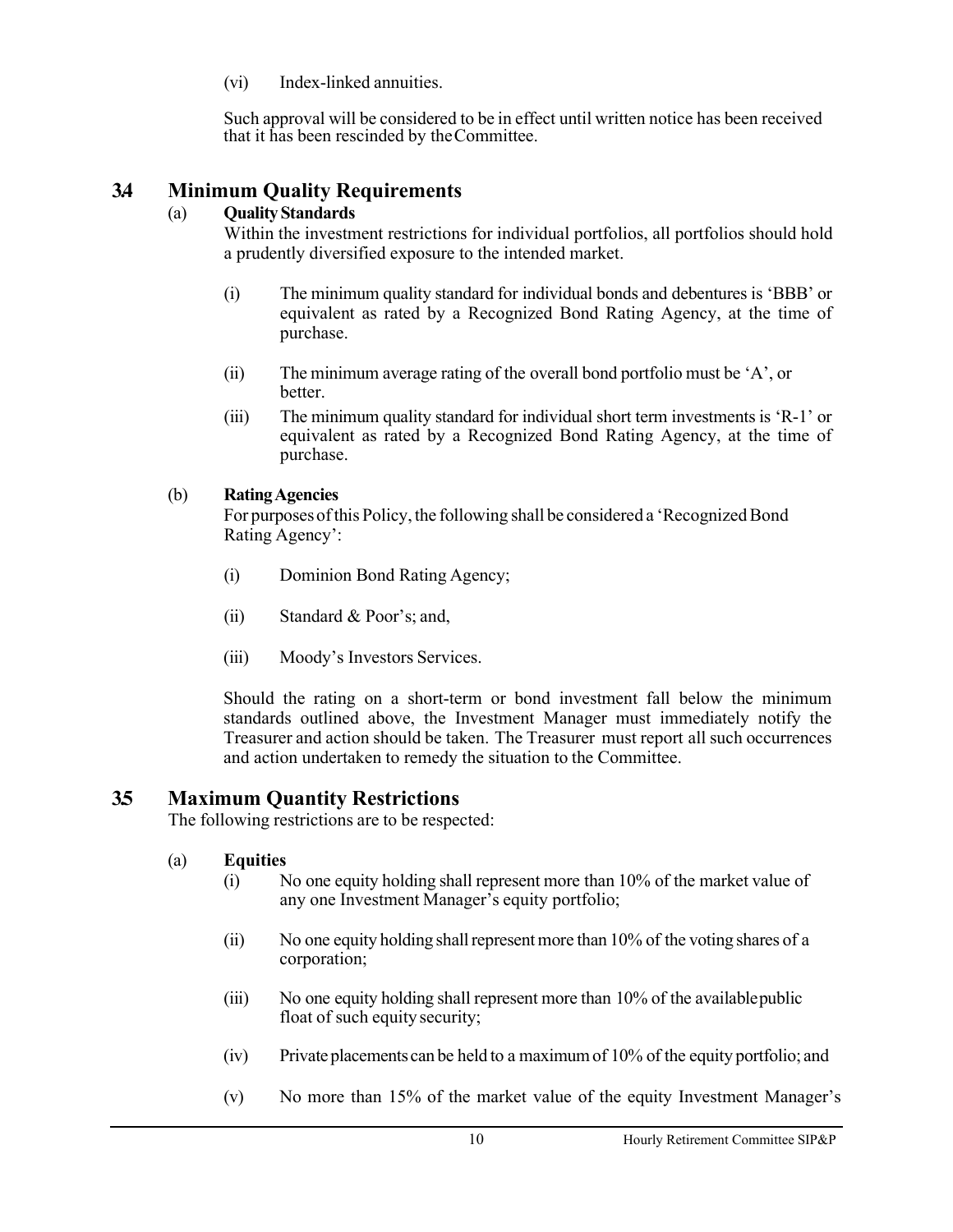portfolio shall be invested in Royalty or Income Trusts

#### (b) **Bonds and ShortTerm Securities**

- (i) Except for federal and provincial bonds, no more than 10% of an Investment Manager's bond portfolio may be invested in the bonds of a single issuer and its related companies;
- (ii) Except for federal and provincial bonds, no one bond holding shall represent more than 10% of the market value of the total outstanding forthat bond issue;
- (iii) No more than 10% of the market value of an Investment Manager's bond portfolio shall be invested in bonds rated 'BBB' or equivalent and no bond rated 'BBB' or equivalent shall exceed 3% of the market value of the portfolio;
- (iv) No more than 20% of the market value of an Investment Manager's bond portfolio shall be invested in bonds denominated in a currency other than Canadian dollars;
- (v) No more than 20% of the market value of a Investment Manager's bond portfolio shall be invested in bonds of foreign issuers;and,
- (vi) Private placements and asset-backed securities can be held to a maximum of 15% of the bond portfolio. The Investment Manager will advise the Committee when this category exceeds 10% of the bond portfolio.

## <span id="page-12-0"></span>**3.6 Prior PermissionRequired**

The following investments are permitted provided that the Investment Manager has obtained prior written permission from the Committee:

- (a) Investment in any asset orsecurity previously disqualified by the Committee by written notice to the Investment Manager;
- (b) Direct investments in a Canadian resource property;
- (c) Direct investments in mortgages;
- (d) Direct investments in any one parcel of realproperty;
- (e) Direct investments in venture capital financing; and,
- (f) Investmentsin a pooled fund with objectives that conflict with this Policy;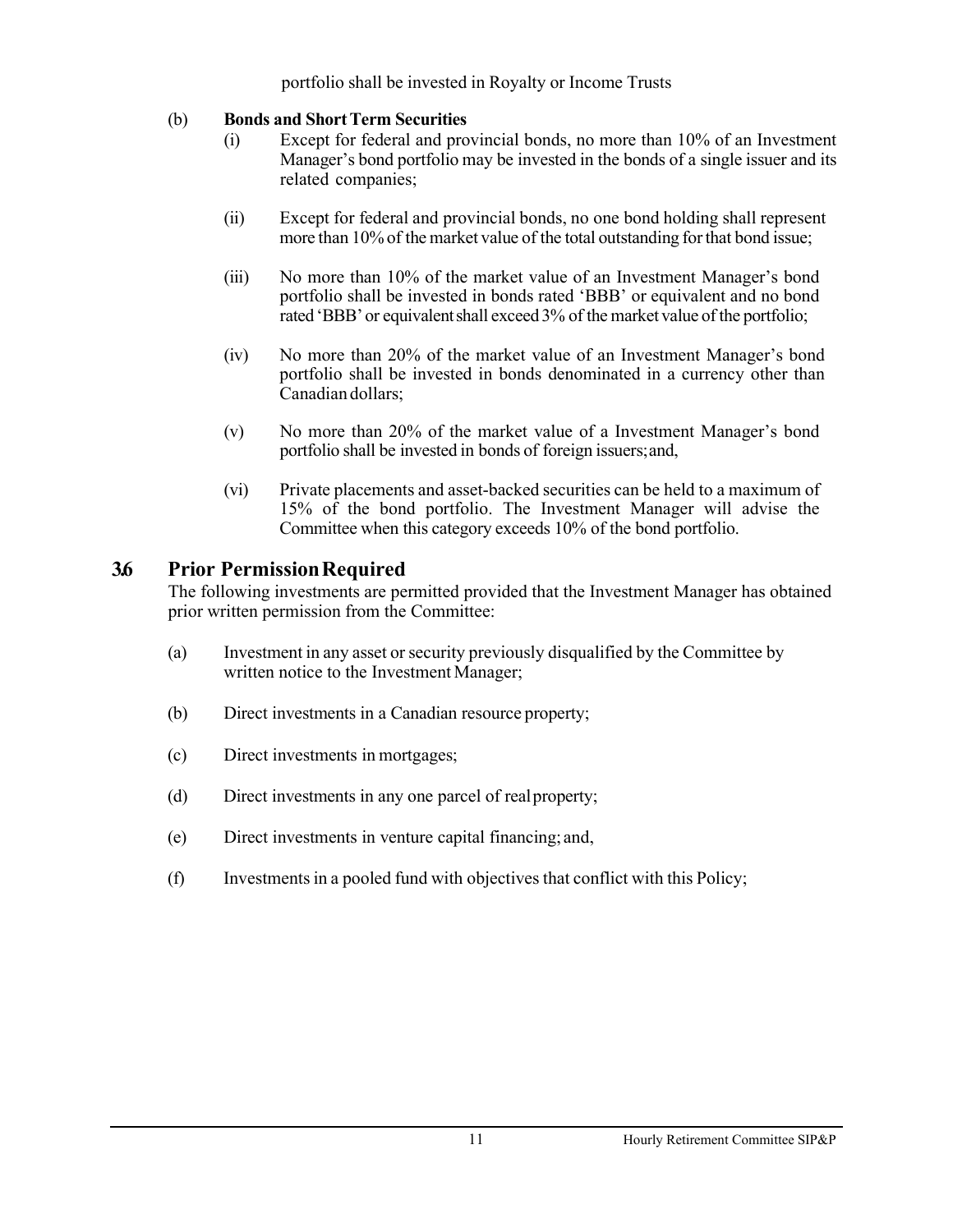# <span id="page-13-0"></span>**3.7 Prohibited Investments**

The Investment Managers shall not:

- (a) Invest in companies for the purpose of managingthem;
- (b) Purchase securities on margin or engage in short sales, except in the case of a unleveraged synthetic index strategy where the manager will utilize futures contracts and short-term securities to attempt to create returns that match those of a specified index;
- (c) Make any investment not specifically permitted by this Policy or the InvestmentManager's investment mandate.
- (d) Invest in any securities issued by McMaster or its affiliates;or
- (e) Make any investment not specifically permitted by this Policy or Investment Manager's investment mandate.

# <span id="page-13-1"></span>**3.8 Securities Lending**

The investments of the Fund may be loaned for the purpose of generating revenue for the Fund, subject to the provisions of the Pension Benefits Act (Ontario), the Income Tax Act (Canada), and applicable regulations, and provided that appropriate controls are in place and there is an indemnity by the custodian against all losses as a result of the custodian's securities lending program.

Such loans must be secured by cash and/or readily marketable high quality bonds, treasury bills, and/or letters of credit, discount notes and bankers' acceptances of Canadian chartered banks. The amount of collateral taken for securitieslending should reflect best practices in local markets, but should be a market value of at least 105% of the market value of the loaned securities under an enhanced indemnity agreement. The market value relationship between collateral and securities on loan must be calculated at least daily.

If the Fund is invested in a pooled fund, security lending will be governed by the terms and conditions of the pooled fund contract.

# <span id="page-13-2"></span>**3.9 Borrowing**

The Plan shall borrow money only for the purpose of covering a short-term contingency and the borrowing is for a period that does not exceed ninety days, subject to the Pension Benefits Act (Ontario), the Income Tax Act and the prior written permission of the Board of Governors, endorsed by the Committee.

# <span id="page-13-3"></span>**3.10 Liquidity**

The Plan shall maintain assets that are sufficiently liquid in order to make necessary payments to member when required and to enable other changes, as required.

The Investment Manager is expected to have sufficient liquid assets to enable payment of the Plan's promised benefits in a timely manner.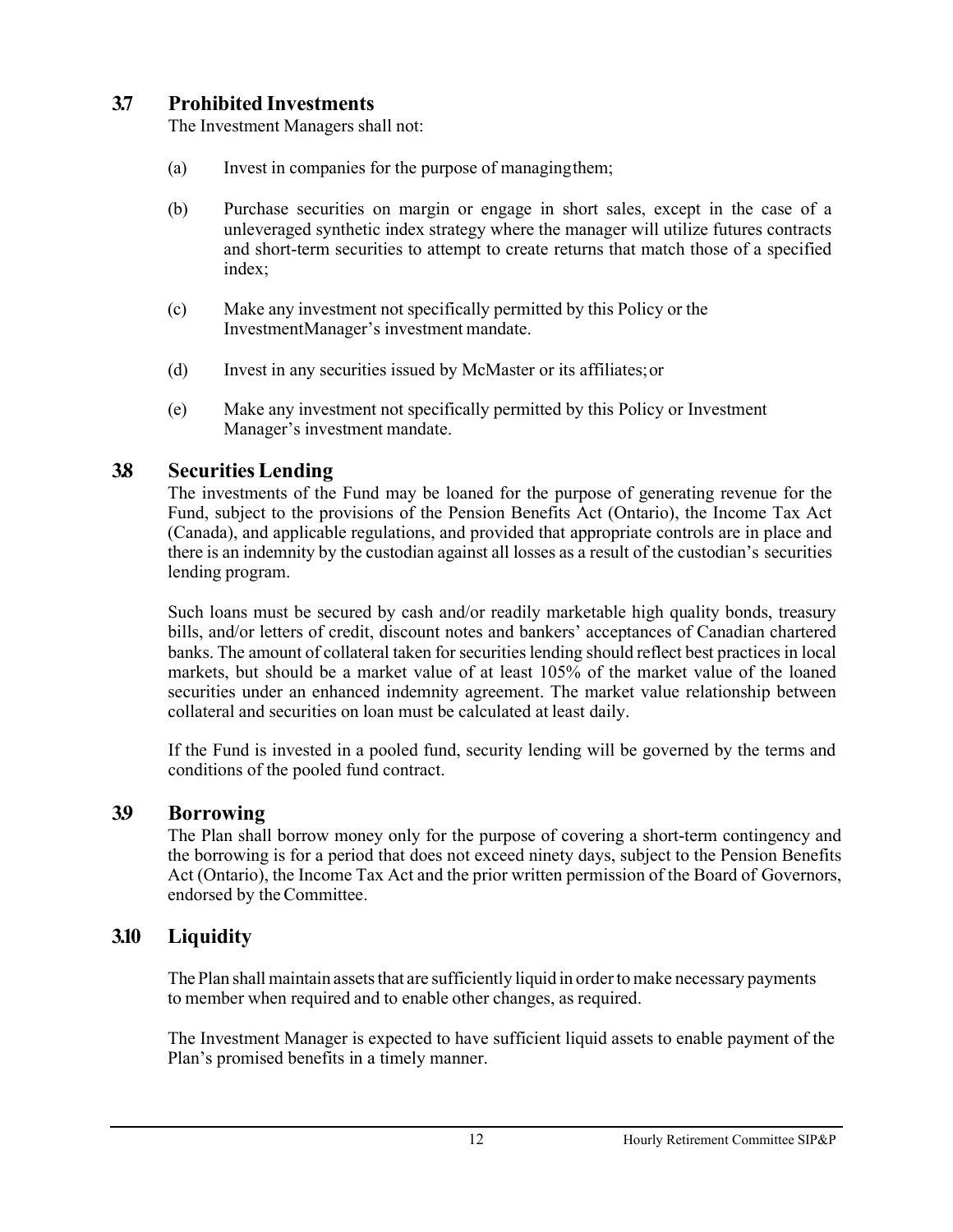## <span id="page-14-0"></span>**3.11 Environmental, Social and Governance**

"ESG" refers to the environmental, social and governance factors, including government/public policy and disclosure concerns, relevant to an investment that may have a financial impact on that investment. The university has a fiduciary duty to act in the long-term interests of the beneficiaries of the Plan. The Plan's Investment Manager(s) determine the stock holding of the Fund. Where relevant and material to the assessment of investment value and mitigation of investment risk, ESG factors should be evaluated alongside other considerations by the Plan's Investment Managers in the exercise of their delegated duties. The university does not impose specific constraints on portfolio investments on the sole basis of ESG factors.

# <span id="page-14-1"></span>**3.12 Conflicts Between the Policy and Pooled Fund Investment Policies**

While the guidelines in this Policy are intended to guide the management of the Fund, it is recognized that, due to the use of pooled funds, there may be instances where there is a conflict between this Policy and the investment policy of a pooled fund. In that case, the pooled fund policy shall dominate. However, wherever such a conflict results in non-compliance with the Policy, the Investment Manager must report this conflict explicitly in its quarterly compliance report.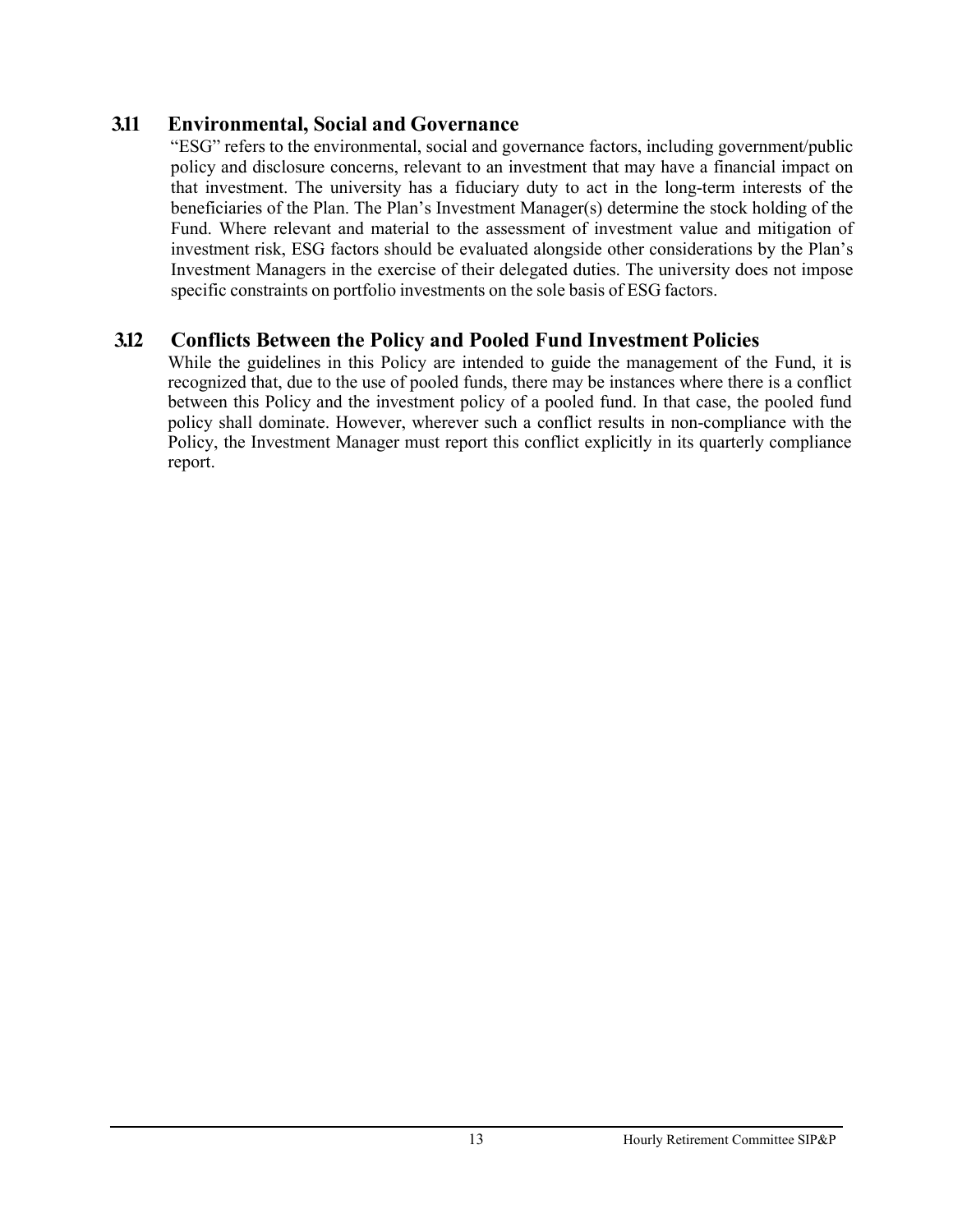# <span id="page-15-0"></span>**Section 4—Monitoring and Control**

## <span id="page-15-1"></span>**4.1 PerformanceMeasurement**

Evaluation of investment performance will be made by the Committee and will take place quarterly based on the results at March 31, June 30, September 30, and December 31.

#### **(a) Total Fund Benchmark**

The primary objective of the Fund is to earn a rate of return that exceeds the rate of return on the benchmark portfolio over rolling four-year time periods plus 0.75%. The benchmark consists of the following market index total returns weighted as indicated:

| <b>Benchmark</b>                | Weight $(\% )$ |
|---------------------------------|----------------|
| S&P/TSX Composite Index         | 20             |
| S&P 500 Index (Cdn.\$)          | 18             |
| MSCI EAFE Index (Cdn.\$)        | 17             |
| FTSE Canada Universe Bond Index | 20             |
| FTSE Canada Long Bond Index     | 25             |
| Total                           |                |

A secondary objective of the Fund is to achieve, over a four (4) year period at least second quartile performance compared to a performance measurement service pension database.

Total rate of return is the time-weighted rate of return, before fees, based on the change of market value including realised and unrealised gains and losses and including income from all sources.

In addition to assessing performance relative to the Benchmark Portfolio, the Committee will examine risk factors and performance by asset class.

## <span id="page-15-2"></span>**4.2 Compliance Reporting by the InvestmentManager**

The Investment Manager(s) must submit a compliance report on a semi-annual basis to the Committee. The compliance report should indicate whether or not the manager's portfolio was in compliance with this Policy during the previous six months.

In the event that the Investment Manager's portfolio is not in compliance with this Policy, the Investment Manager is required to detail the nature of the non-compliance in the quarterly compliance report as well as notify the Treasurer and to implement an appropriate course of action to remedy the situation, as soon as practical.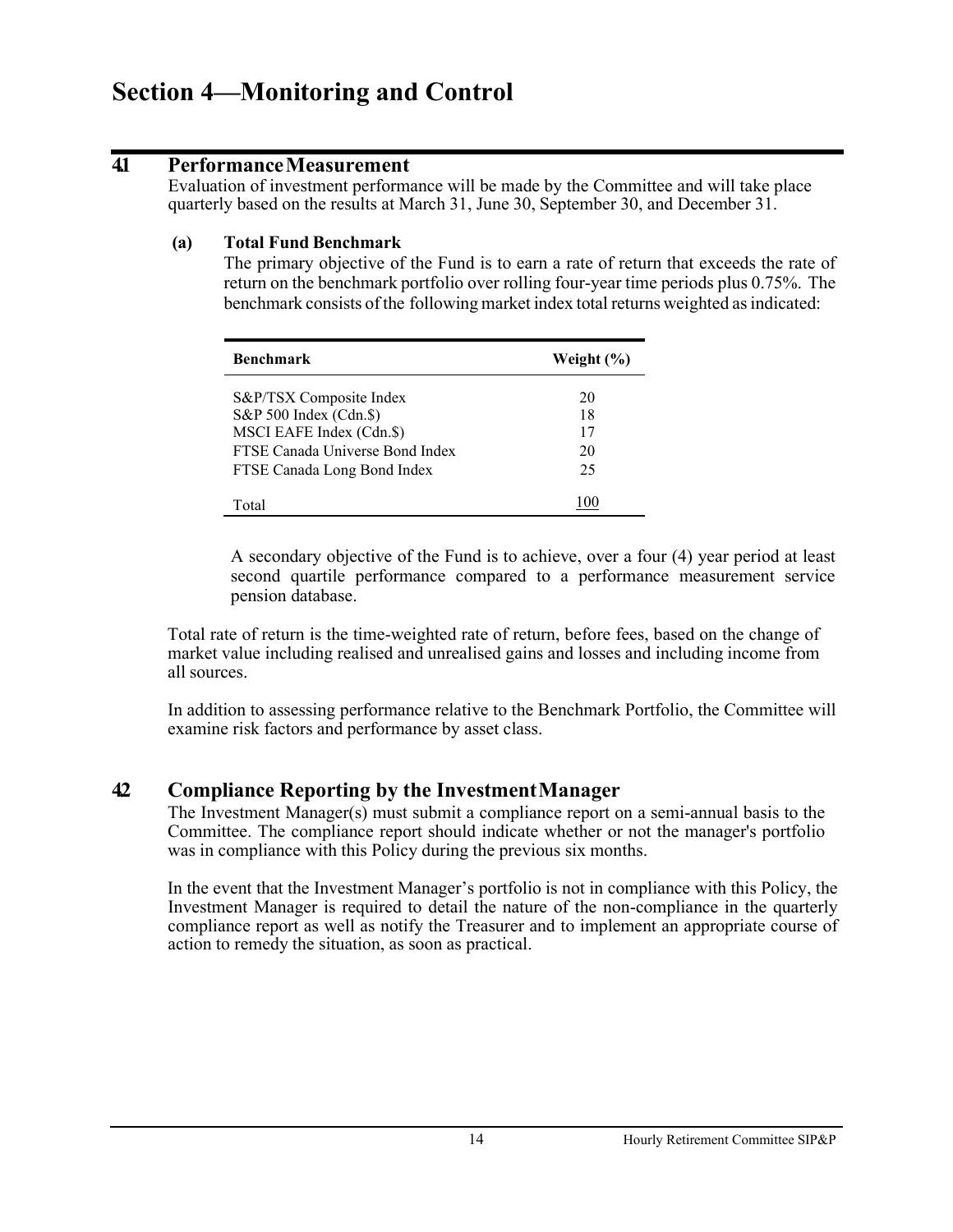# <span id="page-16-0"></span>**4.3 Standard of ProfessionalConduct**

The Investment Manager(s) are expected to comply at all times and in all respects with the Code of Ethics and Standards of Professional Conduct as promulgated by the CFA Institute or to a standard that is the equivalent of, or higher than that of the CFA.

The Investment Manager(s) will manage the assets with the care, diligence and skill that an Investment Manager of ordinary prudence would use in dealing with pension plan assets. The Investment Manager(s) will also use all relevant knowledge and skill that they possess, or ought to possess, as prudent fund managers.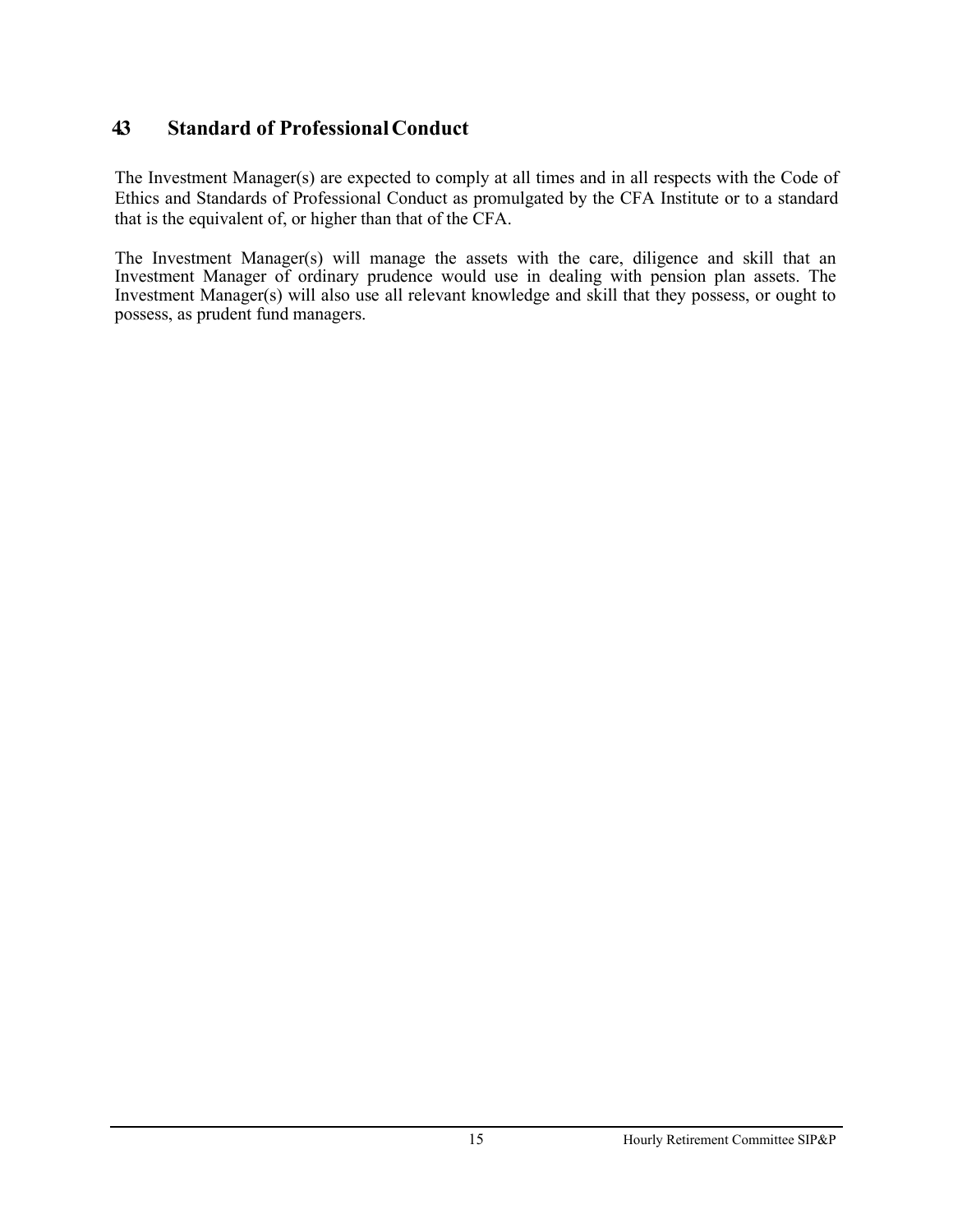# <span id="page-17-0"></span>**Section 5—Administration**

## <span id="page-17-1"></span>**5.1 Conflicts ofInterest**

#### **(i) Definition**

For the purpose of this Policy, a conflict of interest is defined as any event in which any employee or member of or consultant to:

- (a) Board of Governors,
- (b) Planning and Resources Committee,
- (c) Audit Committee,
- (d) The Committee,
- (e) Actuary,
- (f) Investment Manager(s),
- (g) Custodian/Trustee, and/or
- (h) Consultant,

or any directly related party may gain a financial or other advantage from knowledge of, or participation in, an investment decision of the Fund, or a circumstance that could reasonably be interpreted as impairing his/her ability to render unbiased and objective advice or to fulfil his/her fiduciary responsibilities to act in the best interest of the beneficiaries of the Plan.

It is not possible to anticipate in advance, in this Policy, the multitude of situations which can arise. All persons listed above must, therefore, be cognizant of the possibility that conflicts, or perceived conflicts, may arise and must make timely and full disclosure in accordance with generally accepted concepts of fiduciary responsibilities, and in accordance with the procedures set forthbelow:

#### **(ii) Responsibilities**

This standard applies to the persons named in Section 5.1(i) above in the execution of their responsibilities under the Pension Benefits Act (Ontario) (the "Affected Persons").

#### **(iii) Disclosure**

In the execution of their duties, the Affected Persons shall disclose any material conflict of interest relating to them, or any material ownership of securities, which could impair their ability to render unbiased advice, or to make unbiased decisions, affecting the administration of the Plan's assets.

Further, it is required that no Affected Person shall make any personal financial gain (direct or indirect) because of his or her fiduciary position. However, normal and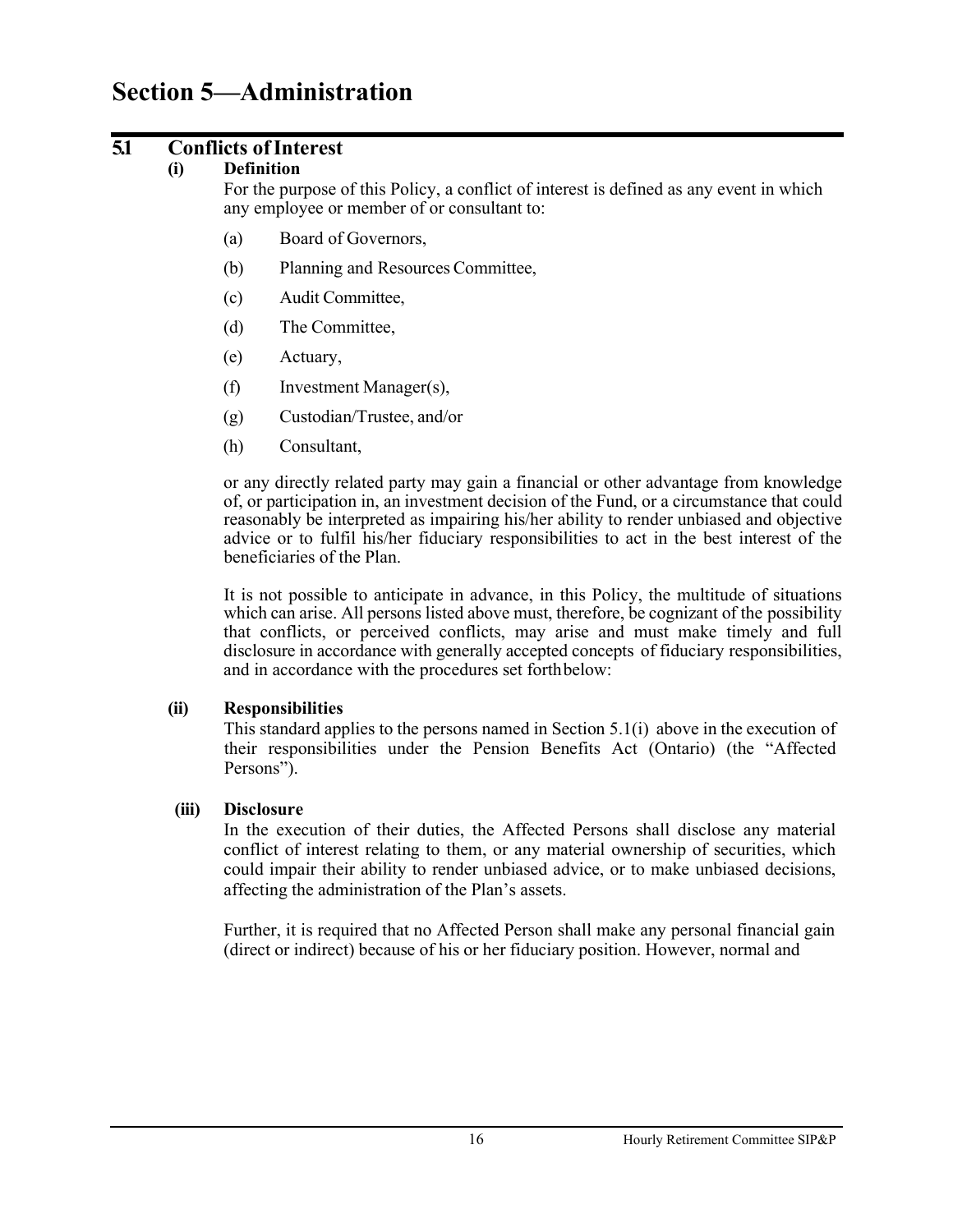reasonable fees and expenses incurred in the discharge of his/her responsibilities are permitted if documented and approved by the University.

No Affected Person shall accept a gift or gratuity or other personal favour, that is material, from a person with whom the Affected Person deals in the course of performance of his or her duties and responsibilities for the Plan.

It is incumbent on any Affected Person who believes that he or she may have a conflict of interest, or who is aware of any conflict of interest, to disclose full details of the situation in writing to the Chair of the Committee within three business days after the individual becomes aware of the conflict of interest. The disclosure should also be made orally if awareness of the conflict occurs during the discussion of Plan business.

The Committee, in turn, will decide what action is appropriate under the circumstances but, at a minimum, will table the matter at the next regular meeting of the Committee.

Normally, the individual disclosing the conflict of interest shall withdraw from the meeting during discussion of and vote on the issue causing the conflict of interest. The individual may be permitted, at the Committee's request, to participate in the discussion but he/she shall not be present for the vote.

The disclosure of a conflict of interest, the name of the individual declaring the conflict and the manner in which the conflict was resolved will be recorded in the minutes of the Committee.

## <span id="page-18-0"></span>**5.2 Related PartyTransactions**

For the purpose of this section, a "related party", "administration", and a "transaction" in respect of the Plan have the meanings given to such terms in Schedule III of the Pension Benefits Standards Regulations (Canada), as amended from time to time. The following related party transactions are among those permitted for thePlan:

- (a) Any transaction that is required for the operation or administration of the Plan under terms and conditions that are not less favourable to the Plan than market terms and conditions and such transaction does not involve the making of loans to, or investments in, the related party; or
- (b) Any transaction, where the combined value of all transactions with the same related party is nominal or the transaction(s) is immaterial to thePlan.

For the purposes of this section, only the market value of the combined assets of the Plan shall be used as the criteria to determine whether a transaction is nominal or immaterial to the Plan. Transactions less than 3% of the combined market value of the assets of the plan are considered nominal. Two or more transactions with the same related party shall be considered a single transaction.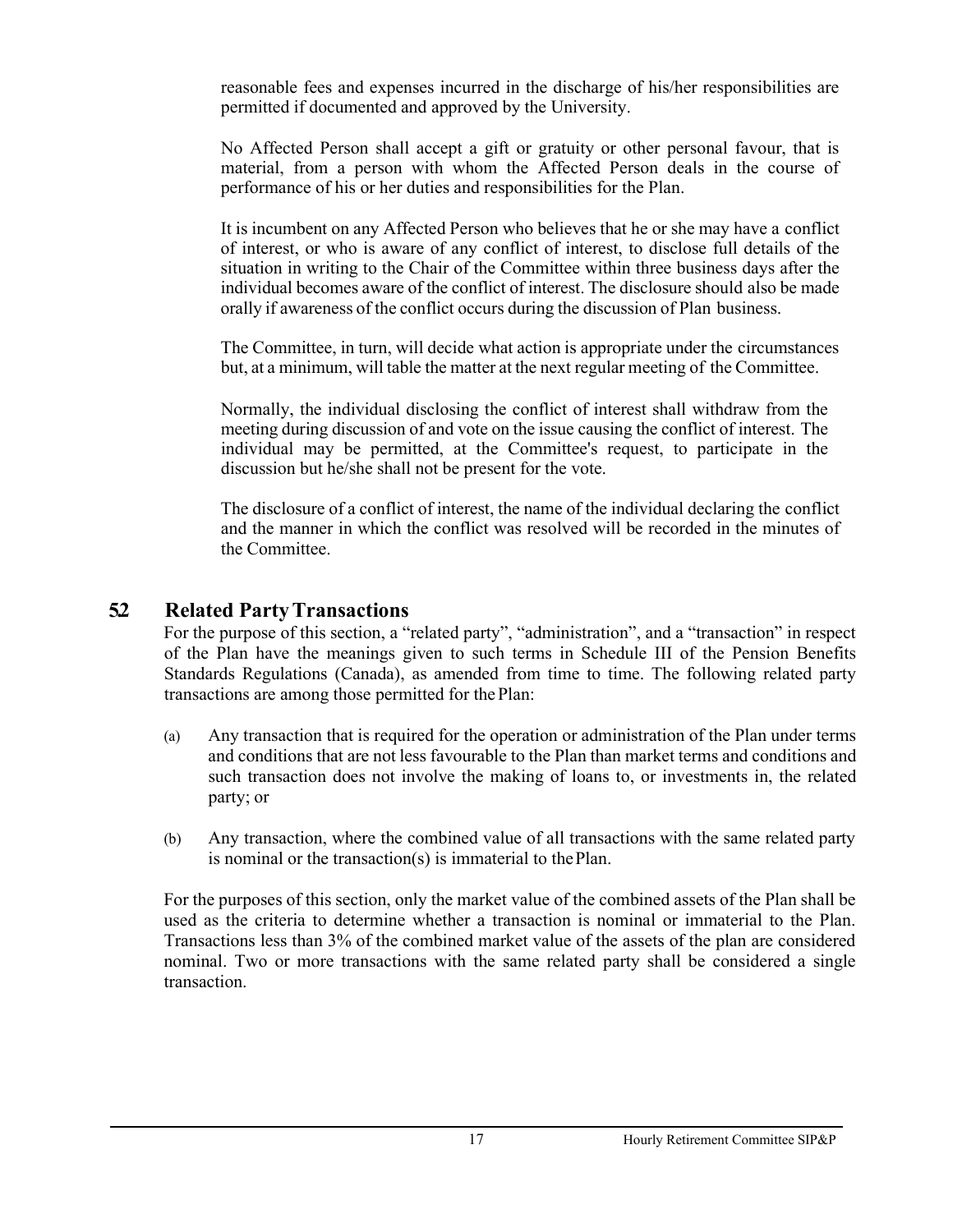# <span id="page-19-0"></span>**5.3 Selecting InvestmentManagers**

In the event that a new Investment Manager must be selected or additional Investment Manager(s) added to the set of existing Investment Manager(s), the Committee will undertake a investment manager search with the assistance of a third-party investment consultant. The criteria used for selecting an investment manager will be consistent with the investment and risk philosophy set out in Section 1.5 (Investment Objectives, Beliefs and Risk Appetite).

## <span id="page-19-1"></span>**5.4 Monitoring of InvestmentManagers**

At least semi-annually, the Committee will monitor and review the:

- (a) Assets and net cash flow of the Plan;
- (b) Investment Manager's, staff turnover, consistency of style and record of service;
- (c) Investment Manager's current economic outlook and investmentstrategies;
- (d) Investment Manager's compliance with this Policy, where an Investment Manager is required to complete and sign a compliance report; and
- (e) Investment performance of the Fund in relation to the rate of return expectations outlined in this Policy.

## <span id="page-19-2"></span>**5.5 Dismissal of an InvestmentManager**

The Committee shall consider from time to time whether an Investment Manager's investment performance or any other circumstances may warrant the introduction of a probationary period or a change in Investment Manager(s). Such circumstances would include but not be limited to:

- (a) Significant turnover in staff of Investment Manager(s);
- (b) Change in ownership of InvestmentManager(s);
- (c) Failure of the Investment Manager(s) to satisfy all of the responsibilities set out in Section 3 of this Policy;
- (d) Desire to diversify the management of the Fund or to add another Investment Manager(s);
- (e) Unsatisfactory performance and/or compliance in relation to the performance standards specified in Sections 3 and 4 of thisPolicy.

# <span id="page-19-3"></span>**5.6 Voting Rights**

The Committee has delegated voting rights acquired through the investments held by the Plan to the custodian of the securities to be exercised in accordance with the Investment Manager's instructions. Investment Managers are expected to exercise all voting rights related to investments held by the Fund in the interests of the Plan Members. The Investment Manager(s) shall provide their proxy policies to theTreasurer.

At least annually, the Investment Manager $(s)$  shall provide Treasury with a report of proxy voting actions and how ESG factored into the voting.